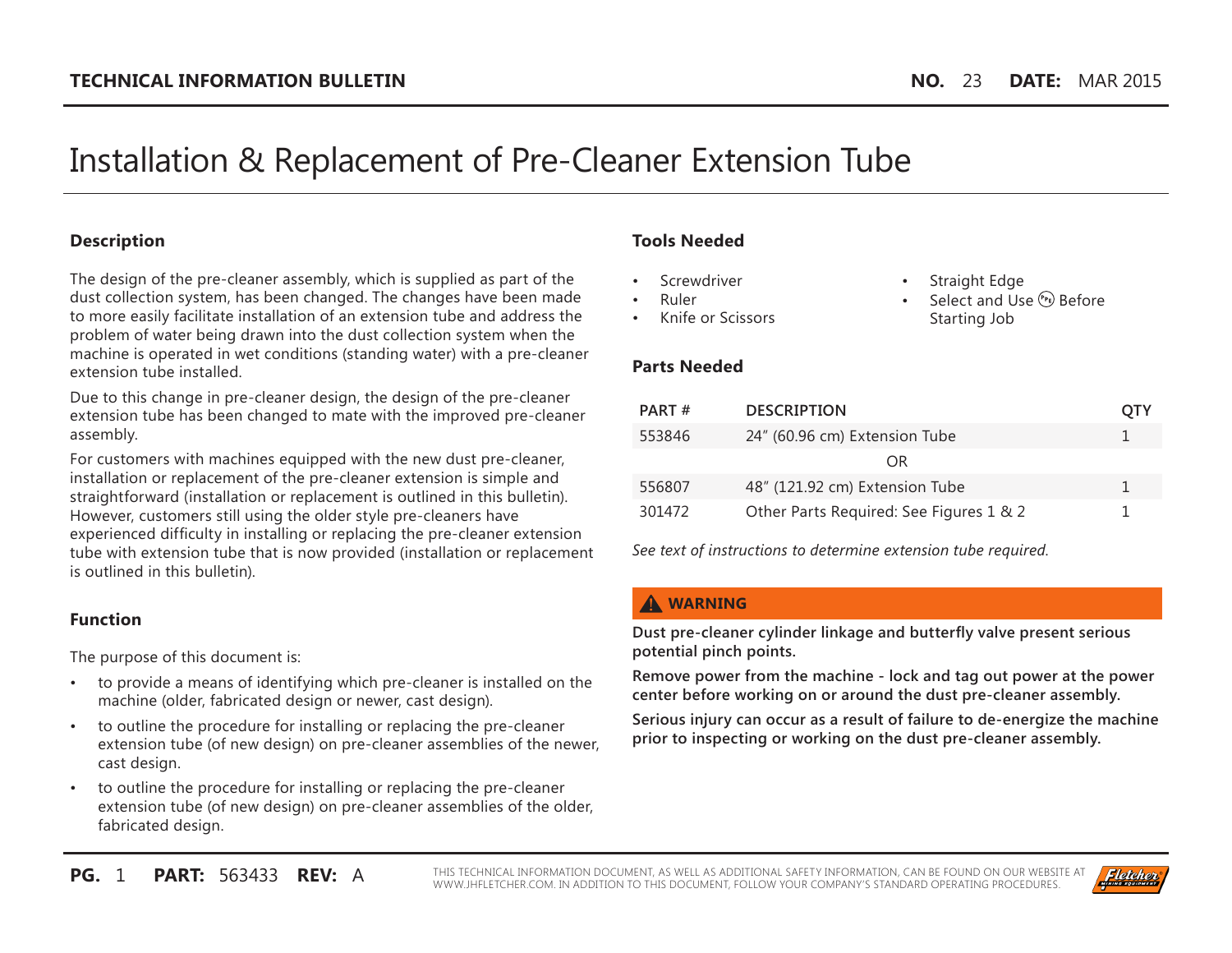# **A** WARNING

**The pre-cleaner assembly, as well as the pre-cleaner extension tube, can contain potentially hazardous respirable dust.**

**Wear approved respiratory protection when working on the pre-cleaner.**

**Serious, long-term health problems can occur as a result of working around respirable dust without wearing proper breathing protection.**

## **Machine Setup**

- 1. Park the machine in a safe work location under permanent roof support.
- 2. Remove the power to the machine at the power center.
- 3. Lock and tag out power to machine at the power center.

## **Identification of (New) Cast Design Pre-Cleaner**



## **Determine Required Extension Tube Length for (New) Cast Pre-Cleaner Assembly**

To be effective in operation, the bottom end of the extension tube should be located approximately one inch (2.54 cm) above the mine floor.

Measure the distance from the top of the extension tube mounting ring to the floor, then subtract one inch (2.54 cm) from this measurement to determine the required extension tube length. See Fig. 1.

#### **Figure 1**



## **Component Parts (Fig. 1)**

| <b>ITEM</b> | <b>DESCRIPTION</b>                  | OIY |
|-------------|-------------------------------------|-----|
|             | <b>Extension Tube Mounting Ring</b> |     |
|             | Extension Tube Length Required      |     |
|             | 1" (2.54 cm) Above Mine Floor       |     |
|             | Mine Floor                          |     |

**PG.** 2 **PART:** 563433 **REV:** A THIS TECHNICAL INFORMATION DOCUMENT, AS WELL AS ADDITIONAL SAFETY INFORMATION, CAN BE FOUND ON OUR WEBSITE AT WWW.JHFLETCHER.COM. IN ADDITION TO THIS DOCUMENT, FOLLOW YOUR COMPANY'S STANDARD OPERATING PROCEDURES.

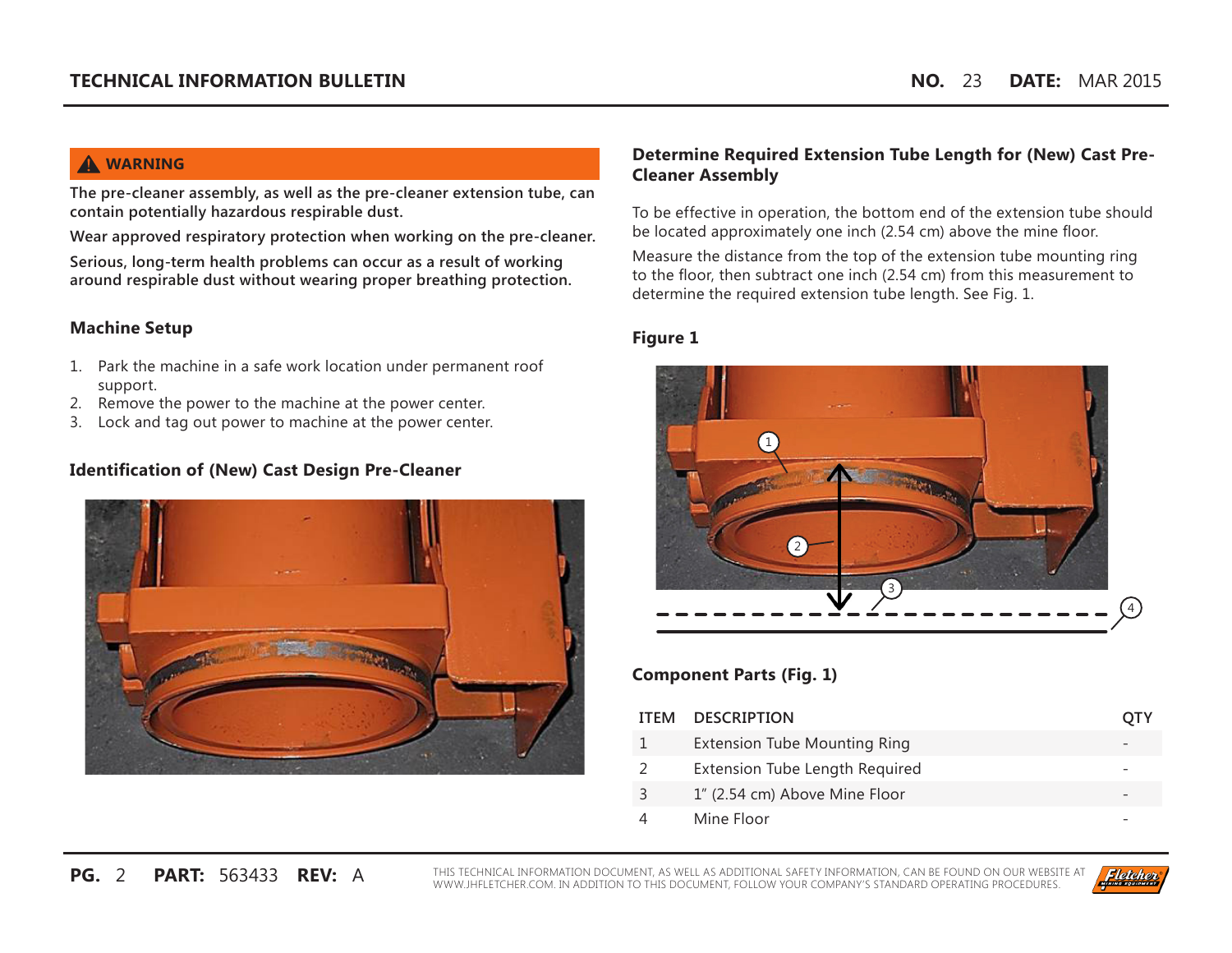## **Removal Procedure for (New) Cast Design Pre-Cleaner**

#### *NOTICE*

Wear approved respiratory protection while performing this task.

- 1. Using a screwdriver, loosen the hose clamp which secures the precleaner extension tube to the pre-cleaner assembly.
- 2. Pull downward on the pre-cleaner extension tube, removing the extension tube and clamp from the pre-cleaner assembly.
- 3. Carefully (to create the least possible release of dust) place the old extension tube assembly into a container which can be sealed and disposed of properly (Dust Hazard).

## **Installation Procedure for (New) Cast Design Pre-Cleaner**

- 1. Cut the extension tube to the required length. This can be done with scissors or a sharp knife. In either case, make sure the cut is square and clean.
- 2. Slip the top of the extension tube all the way upward onto the extension tube mounting ring.
- 3. While holding the extension tube in place, install the mounting clamp and tighten with a screwdriver.

#### **Identification of (Old) Fabricated Design Pre-Cleaner**



## **Determine Required Extension Tube Length for (Old) Fabricated Pre-Cleaner Assembly**

To be effective in operation, the bottom end of the extension tube should be located approximately one inch (2.54 cm) above the mine floor.

Measure the distance from the bottom of the butterfly valve shaft to the floor, then subtract one inch (2.54 cm) from this measurement to determine the required extension tube length. See Fig. 2.

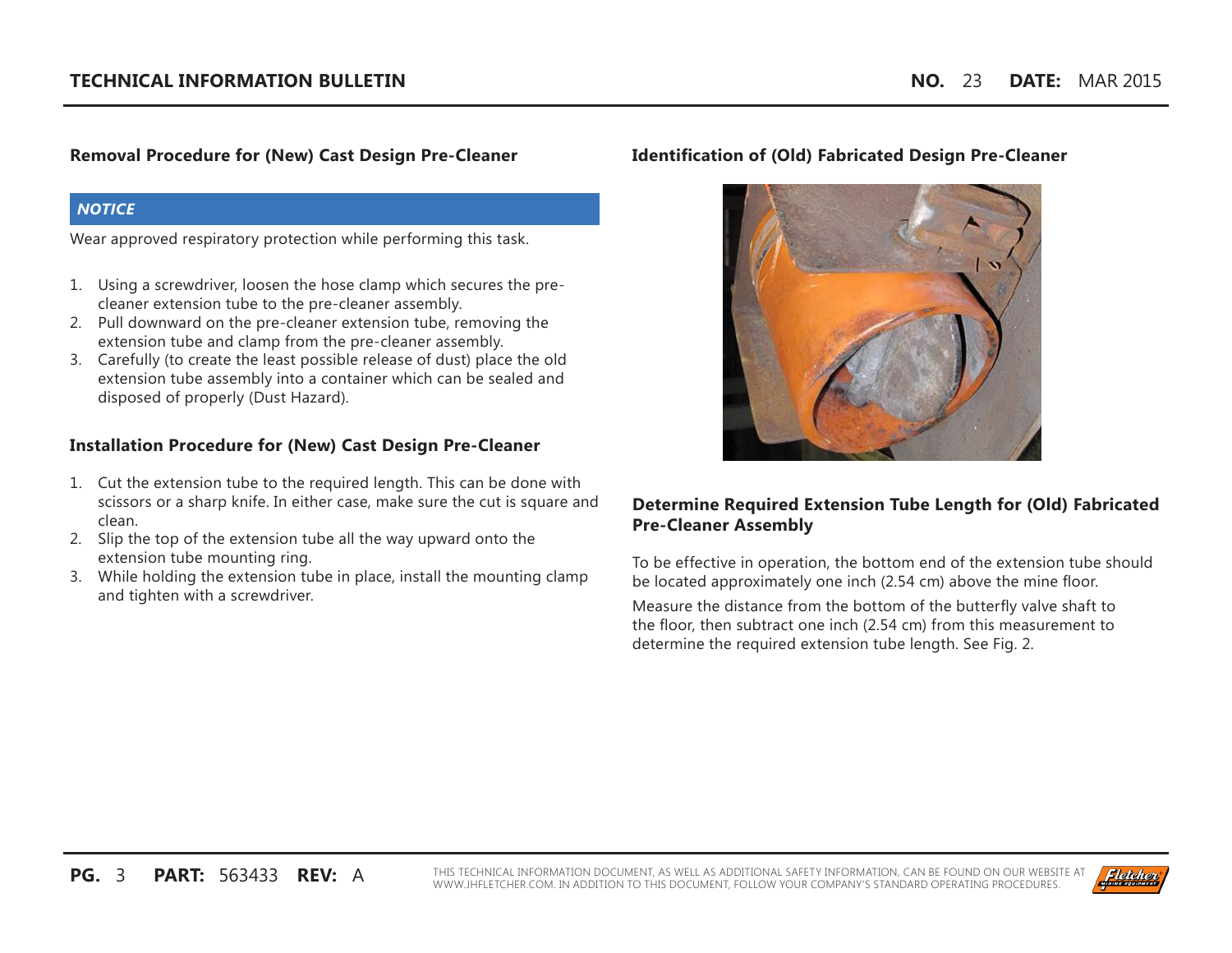#### **Figure 2**



## **Component Parts (Fig. 2)**

| <b>ITEM</b> | <b>DESCRIPTION</b>             |  |
|-------------|--------------------------------|--|
|             | <b>Butterfly Valve Shaft</b>   |  |
|             | <b>Butterfly Valve Tube</b>    |  |
|             | Extension Tube Length Required |  |
|             | 1" (2.54 cm) Above Mine Floor  |  |
|             | Mine Floor                     |  |

#### **Removal Procedure for (Old) Fabricated Design Pre-Cleaner**

#### *NOTICE*

Wear approved respiratory protection while performing this task.

- 1. Using a screwdriver, loosen the hose clamp which secures the precleaner extension tube to the pre-cleaner assembly.
- 2. Pull downward on the pre-cleaner extension tube, removing the extension tube and clamp from the pre-cleaner assembly.
- 3. Carefully (to create the least possible release of dust) place the old extension tube assembly into a container which can be sealed and disposed of properly (Dust Hazard).

## **Installation Procedure for (Old) Fabricated Design Pre-Cleaner**

- 1. Cut the extension tube to the required length. This can be done with scissors or a sharp knife. In either case, make sure the cut is square and clean.
- 2. Make a straight cut along the length of the extension tube from top to bottom.
- 3. Place the top of the extension tube just below the bottom of the butterfly valve shaft and wrap the extension tube around the bottom of the butterfly valve housing tube (Fig. 3).
- 4. While holding the extension tube in position, install the clamp approximately 3/4 inch (1.905 cm) below the top of the extension tube.
- 5. Tighten the clamp.
- 6. If the machine will be operating in wet conditions (standing water on floor), cut eight vertical slits, three inches in length (7.62 cm), along the bottom of the extension tube.

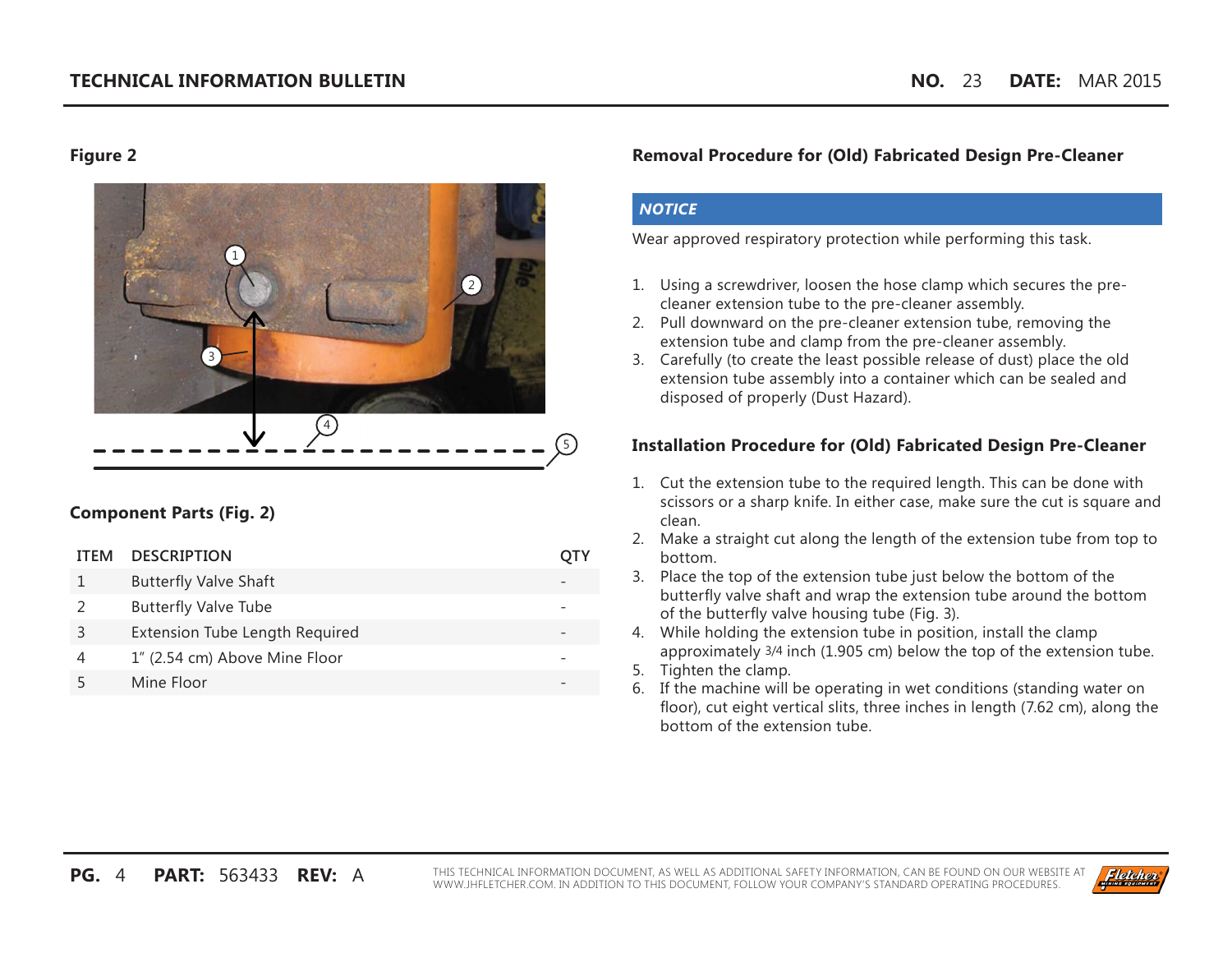**Figure 3**



## *NOTICE*

The purpose of cutting vertical slits in the bottom of the extension tube is to prevent the vacuum from drawing water into the dust collection system. This measure is only required when using the (old) fabricated design precleaner assembly. The (new) cast design pre-cleaner has provision built in to eliminate vacuum build up in the pre-cleaner extension tube.

## **Component Parts (Fig. 3)**

2 Keep Bottom Edges Even

| ITEM DESCRIPTION                |  |
|---------------------------------|--|
| Overlap Edges of Extension Tube |  |

3 Top of Extension Tube Against Bottom of Butterfly Valve Shaft -